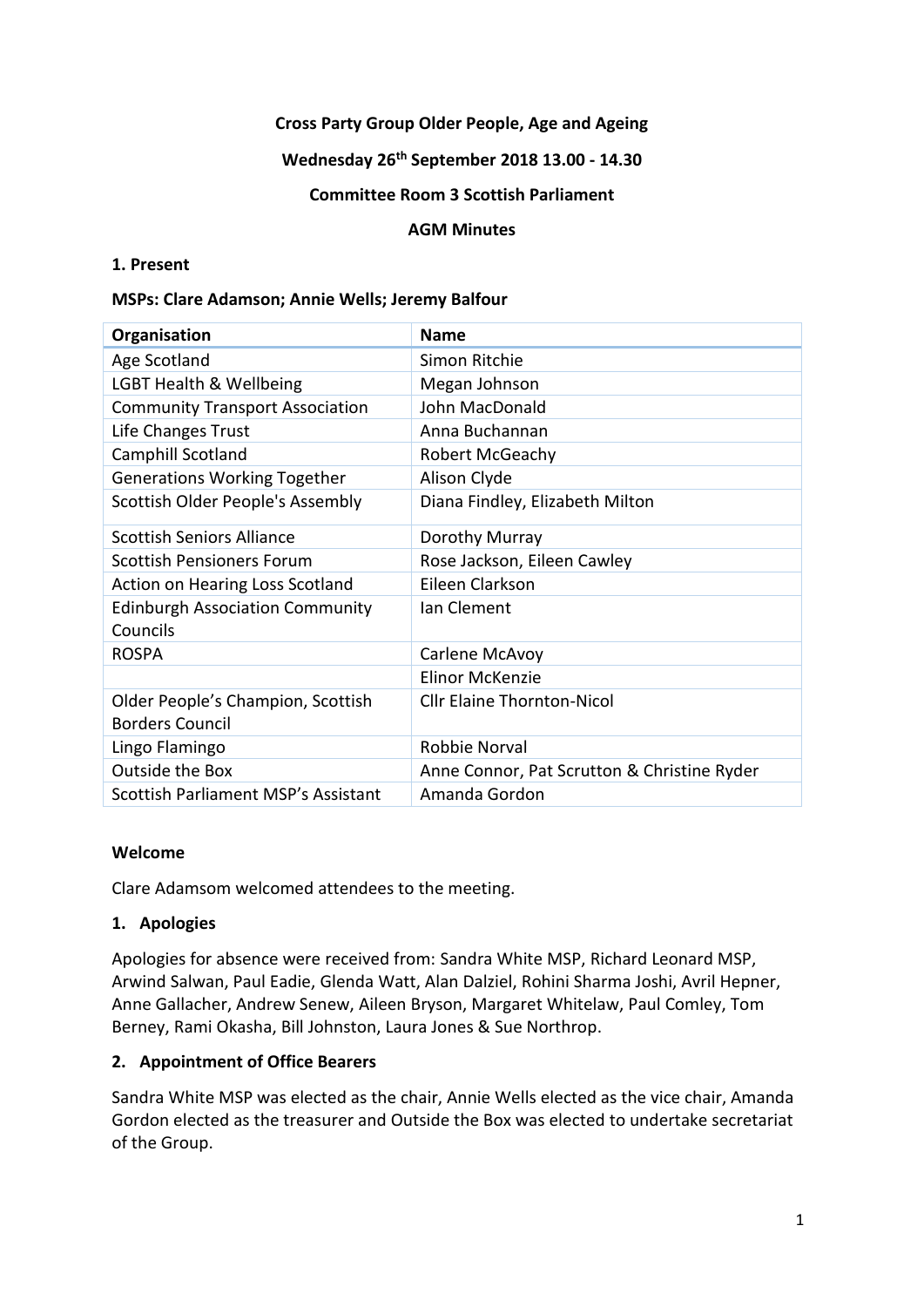# **3. Note of previous meeting**

The note of the CPG on Older People, Age and Ageing meeting held on the 23rd May 2018 were accepted as accurate. These were not full minutes as the meeting was not quorate.

# **4. Matters Arising**

No matters arising were noted.

# **5. Requests for Membership to Group**

The following organisations were accepted as members:

- LGBT Health & Wellbeing
- DEEP
- ROSPA
- Roar Connections for Life
- TIDE
- Scottish Borders Social Enterprise Chamber
- Campaign to End Loneliness

A discussion followed about new organisations joining and whether they should provide a little information about the organisation/present to group before joining? Clare explained that Cross Party Groups were set up to provide MSP's, organisations and members of the public an opportunity to meet and discuss common interests meaning anyone with an interest in Older People, Age & Ageing is welcome to come along.

# **6. Topics for Meetings in 2018-19 session**

At the November meeting we will get an update from the Integration of Health and Social Care team.

In January there will be a joint meeting with the CPG for Food and later in the session we will have a joint meeting with the CPG for Housing.

Other suggestions included: a question and answer session with the minister regarding the new Social Isolation National Strategy, Brexit, Local Governance review proposal & Pensions.

# **7. AOCB**

Robert McGeachy, Camphill updated the group on the amendment to the EU Withdrawal Bill seeking an independent evaluation of Brexit's impact on the health and social care systems across the UK asking members to contact either Robert or Andrew Strong if their organisation would like to support the Bill, and to be added to the list of its supporters.

Robert can now confirm that the Bill is going to be introduced by Brendan O'Hara MP immediately after Prime Minister's Question Time on 14 November 2018. Link attached:

<https://publications.parliament.uk/pa/cm201719/cmagenda/fb181106.htm>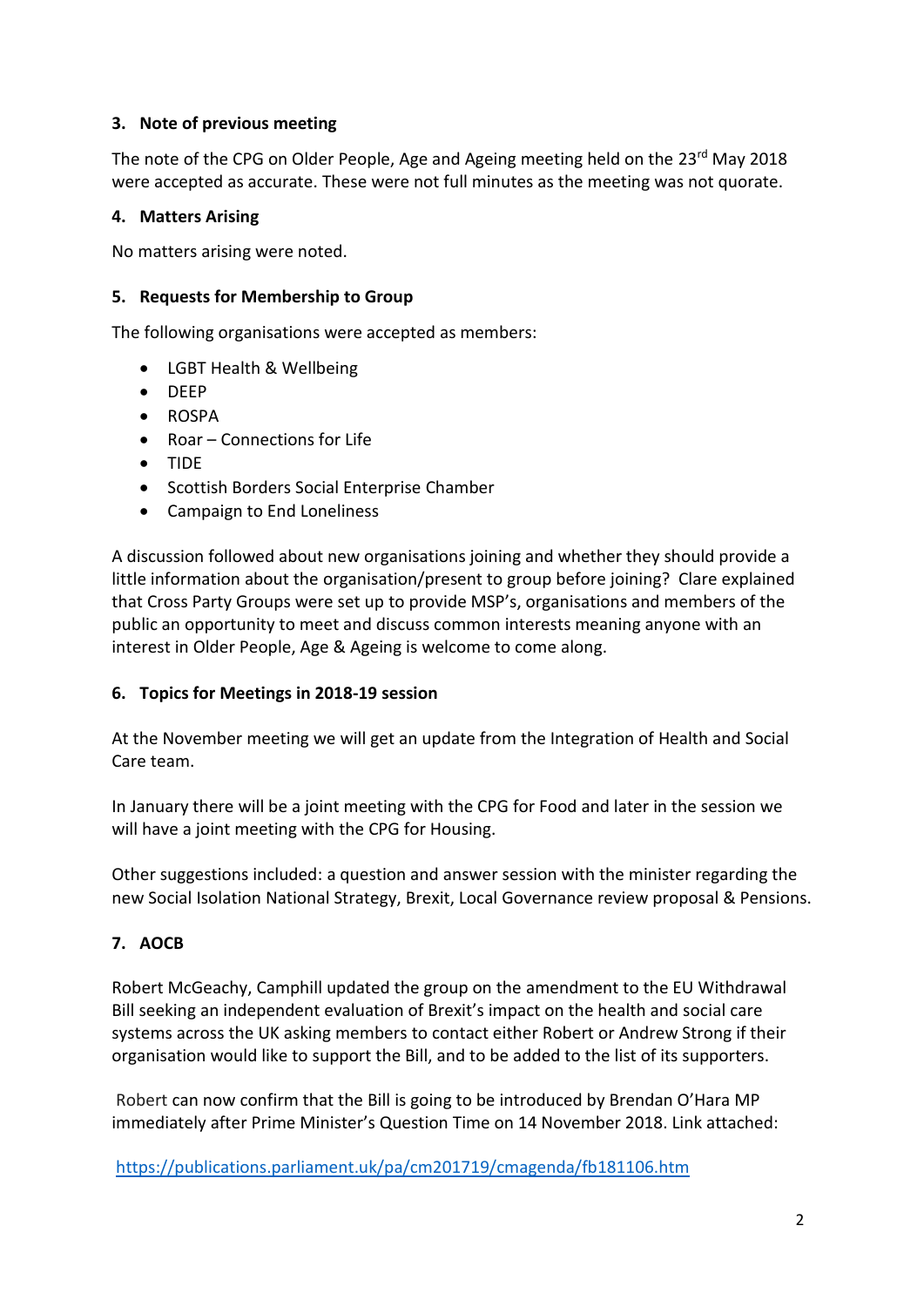## **8. Presentations**

The group heard short presentations from the invited guests, which were followed by a question and answer session.

### **Councillor Elaine Thornton-Nicol – Older People's Champion in the Scottish Borders**

Elaine started by saying that we all know that Scotland has an ageing population and how 25 years ago an older person was aged between 60-65, now they are over 75 years of age.

Elaine explained that her role is ambassadorial, authority wide, non-political and an honour, with no budget line attached to it so no cost to the council! She thought she would be able to join the network of thirty one other champions, who would be able to share their knowledge. Unfortunately, this is not the case it is different in every area there are some who have the role but are not proactive, others say they have an Older People's Officer, but no description of what they actually do. Whilst other areas have nothing and no one specifically tasked with ensuring that the voices of Older People are heard at every level.

Elaine went on to describe her role to firstly be a listening one as the best people to shape and inform Older People's services are the older people who will use them. Working with officers across the council to feedback on various issues and concerns that older people have raised and attending meetings. Elaine explained that she has chosen to drive forward a project to have every elected member of SBC trained as Dementia Friends.

Elaine described herself as the face of the Council to Older People, and I am proud of that. I want to be the best voice I can be for them. At every Council meeting, my fellow councillors are used to me referencing an older person in my speeches. I want us to keep our Older People at the forefront of our minds when discussing and debating services.

Elaine raised a concern she has that there is no directory of services, organisations and groups that are there for older people. Elected members, officers and the public often depend on knowledge or a word with a colleague to start a journey of solution. It could lead to faster access to services, better understanding of the gaps, over provision etc.

Elaine concluded with a challenge to group:

Contact your local authority, ask if they have and Older People's Champion? Ask to meet with them, Encourage them to use this opportunity to put Older People at the heart of what they do, Push them towards that network that can share skills, knowledge and learning and remember, an Older People's Champion is not necessarily an Older Person!

Afterwards there was a discussion around how it varies from area to area not just whether an area has an Older People's Champion but also how people in the local area have their voices heard. Services that are available for older people that could link to a database was also discussed.

#### **Robbie Norval – Founding Director of Lingo Flamingo**

Robbie started by saying that recent research shows that those who speak a second language tend to develop dementia 5 years later than those of us who can only speak one. This level of prevention is greater than anything currently offered in the fields of medicine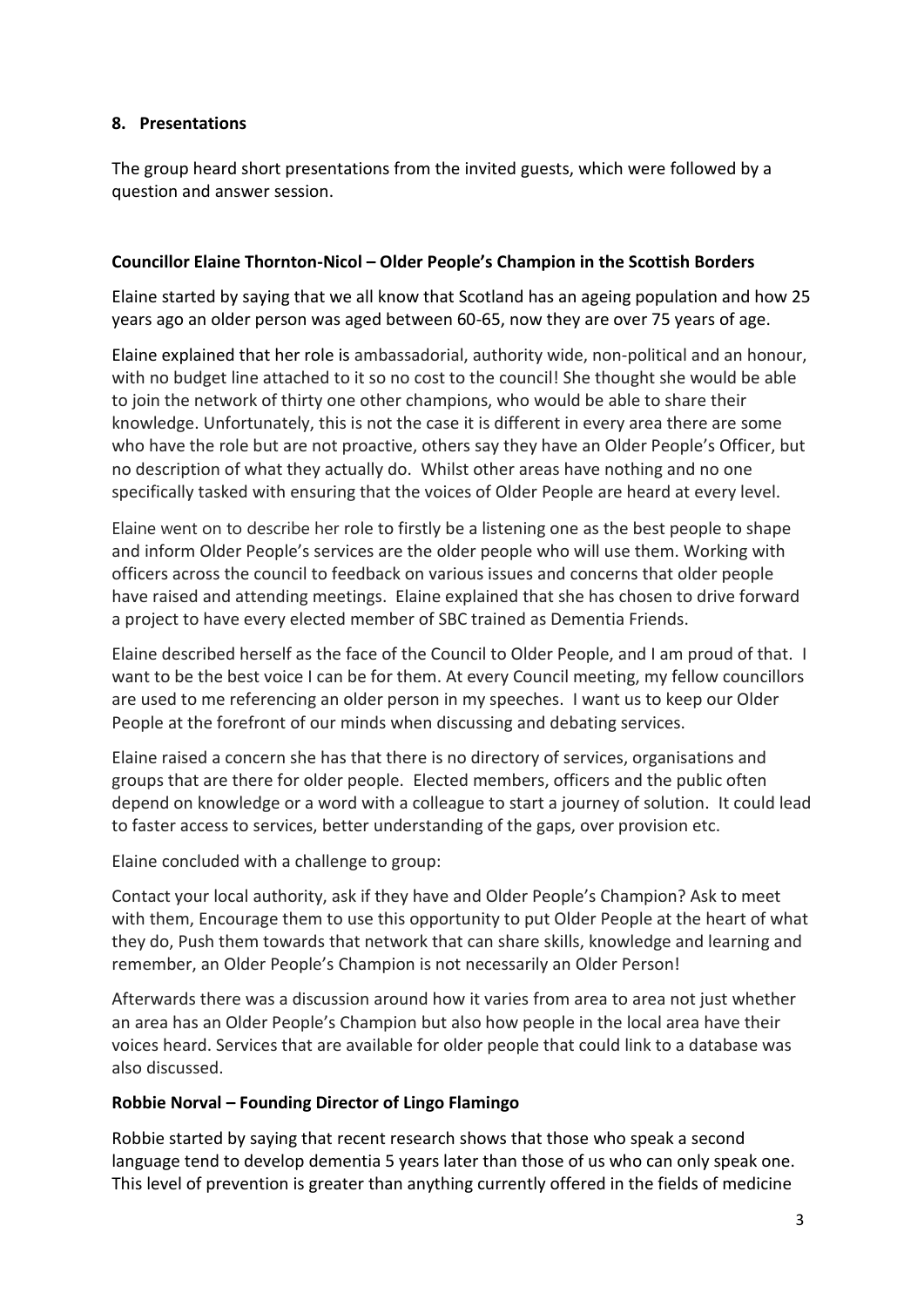or pharmacology. It is from this incredible fact that Lingo Flamingo was born. They are a non-for-profit social enterprise, meaning that any surplus that is made goes back to providing language lessons for free and disadvantaged areas across Scotland with an aim to make language learning as accessible as possible for everyone.

Robbie explained that it is not about fluency, it is about being good for the brain, accessible and fun! No two classes are the same but through specifically designed accessible workbooks they ensure consistency. The workbooks include memory tips, nostalgic references, historical anecdotes, and linguists cues throughout, they have also been designed to evoke senses, with exercises including music, touch, scent, feel, and taste. The classes also include cooking, reminiscence, opera and games making it easier for older adults to ease back into learning.

Robbie told a couple of stories about the impact the classes had had on learners before showing a video to finish his presentation. [https://www.youtube.com/watch?v=\\_qFzHoNXZ1M](https://www.youtube.com/watch?v=_qFzHoNXZ1M)

Questions were asked about the size of classes which can be either between 4-6 or 10-12 depending on the needs of the group, intergenerational classes, class locations and cost.

### **Update from Older People's Strategic Action Forum**

Eileen Flanagan was unable to attend the meeting but provided a written update:

### **Older People's Equality – Note for Cross Party Group 26 September 2018**

Minister for Older People and Equalities, Ms Christina McKelvie, has taken over work on older people from her predecessor Ms Jeanne Freeman, now Cabinet Secretary for Health & Sport.

The Minister chaired the third meeting of the Older People's Strategic Action Forum (OPSAF) this week after holding introductory meetings with stakeholders over the Summer recess. OPSAF has two overarching aims:

- To provide a forum for dialogue between the Scottish Government and older people and their representative organisations (older people's organisations) on the range of issues facing older people, assisting Scottish Government to develop and implement effective solutions.
- To enable Scottish Government and older people's organisations to work together to support communities to take action to address issues of importance to older people."

In the latest Programme for Government, the Scottish Government has committed to publishing an Older People's Framework. The development of the Framework will be achieved by working in partnership with OPSAF and the Minister's ministerial colleagues, with a publication date of March 2019. We will develop the framework by focusing on two main areas: